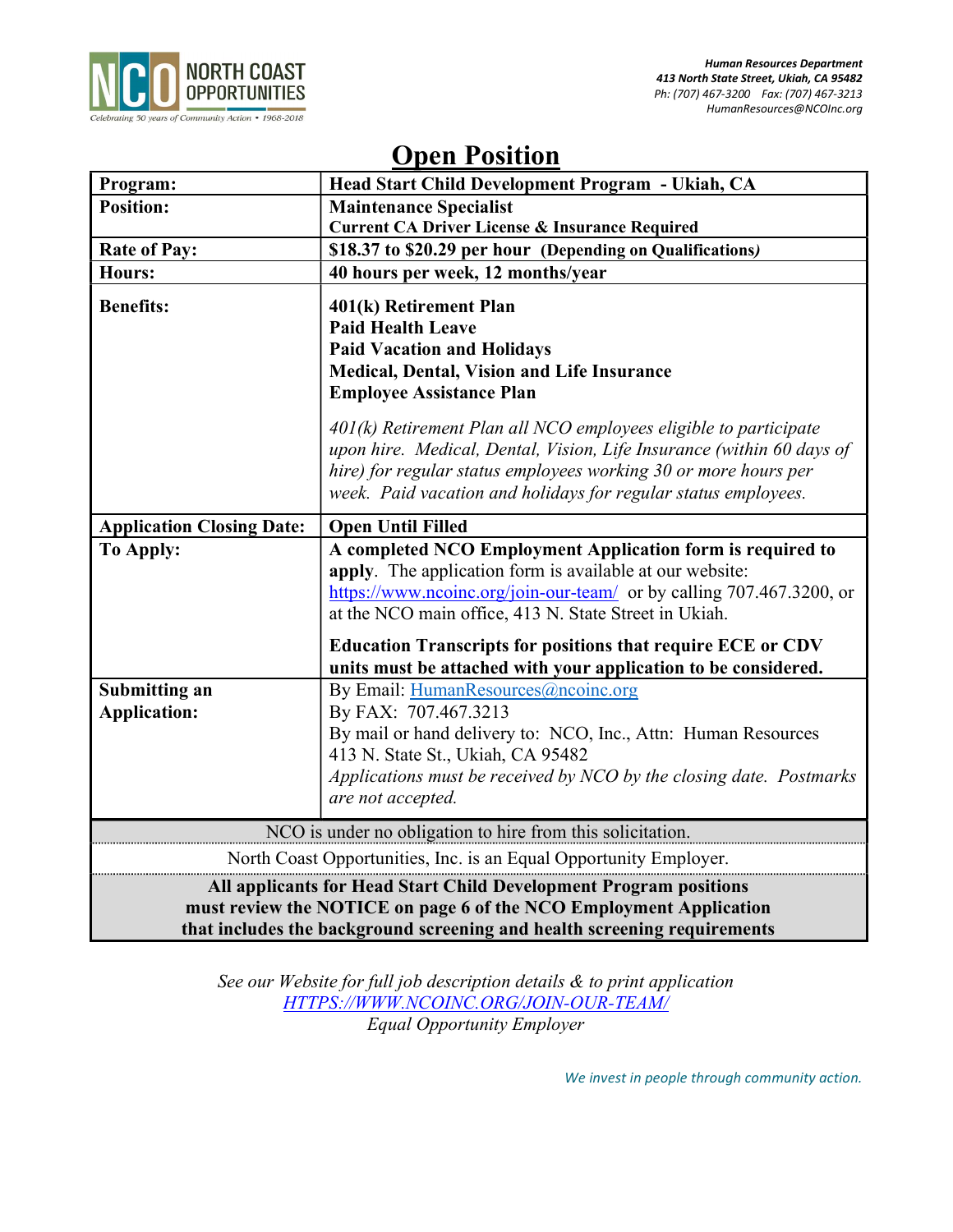#### NORTH COAST OPPORTUNITIES, INC. 413 NORTH STATE STREET, UKIAH, CA 95482 JOB DESCRIPTION

POSITION TITLE: MAINTENANCE SPECIALIST REPORTS TO: The CONTROL CONTROL CONTROL CONTROL CONTROL CONTROL CONTROL CONTROL CONTROL CONTROL CONTROL CONTROL CONTROL CONTROL CONTROL CONTROL CONTROL CONTROL CONTROL CONTROL CONTROL CONTROL CONTROL CONTROL CONTROL CONTRO SUPERVISORY RESPONSIBILITY: NO FLSA/IWC STATUS: NON-EXEMPT WC CODE: 9015

PROGRAM: HEAD START CHILD DEVELOPMENT PROGRAM

## I. POSITION OVERVIEW

This position performs skilled labor as directed to maintain all Head Start Child Development Program buildings and equipment. Duties include regular visits to and inspection of all HSCDP sites. The primary duties of this position require above average physical strength and stamina. This position requires knowledge of general mechanics as well as standard building repair and maintenance practices and the ability to use common tools related to that work.to ensure Assists with ensuring that all HSCDP facilities are maintained at a level that meets regulatory requirements through regular monitoring of sites.

## II. JOB DUTIES AND RESPONSIBILITIES

- 1. Performs all work following established safety guidelines; exercises common sense and seeks input and/or assistance when unsure of actions to be taken.
- 2. Completes routine repairs and preventative maintenance work; organizes tasks for maximum efficiency.
- 3. Assists with planning, estimating and prioritizing work orders.
- 4. Ensures facilities are maintained in compliance with all applicable governmental regulations.
- 5. Performs heavy labor such as but not limited to loading and delivering equipment and furniture and ditch digging.
- 6. Operates trucks and vans, power equipment and tools.
- 7. Attends scheduled meetings, training sessions and conferences as assigned or requested.
- 8. For bilingual employees, performs all job duties utilizing dual language ability as necessary to provide optimum support and services for clients and HSCDP staff.
- 9. Responsible for generating, collecting and documenting Non-Federal Share Match (In-Kind).
- 10. Aligns work behaviors in conformance with NCO's Mission, Vision and Values.
- 11. Work Habits:
	- Arrives to work on time and obtains approval from supervisor for planned absences or any changes in work schedule.
	- Maintains a high level of confidentiality in all aspects of work and in alignment with all Agency and program policies and procedures.
	- Stays focused on the job.
	- Takes pride in creating an efficient, collaborative work environment.
	- Treats co-workers and clients with respect.
	- Represents NCO and its programs to the community in a positive light.
	- Follows the NCO Injury Illness and Prevention Plan, as well as all Agency and program safety protocols, procedures, and policies
	- Is able to effectively adapt to change.
	- Dresses appropriately for the assigned job duties and responsibilities.
- 12. Other duties as assigned.

### III. JOB QUALIFICATIONS

Education, Training and Experience:

- A minimum of two years of recent experience performing similar maintenance and repair work is required.
- Related certifications or licensures are preferred.
- Playground safety inspector certification is preferred.